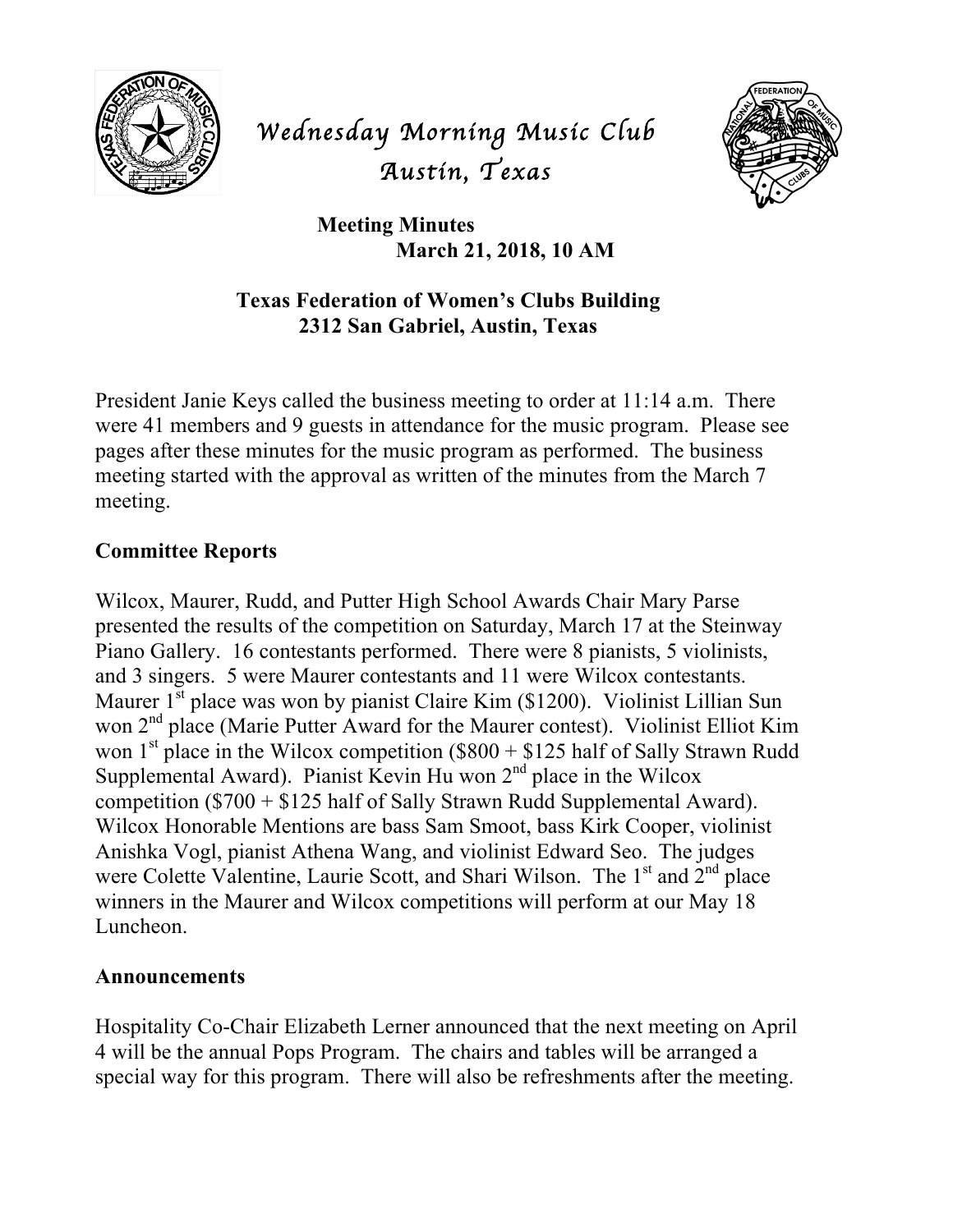Janie Keys thanked George Edwards and Kit Thompson for acquiring a new microphone for WMMC.

The meeting adjourned at 11:20 a.m.

Submitted by Virginia Kniesner, Recording Secretary